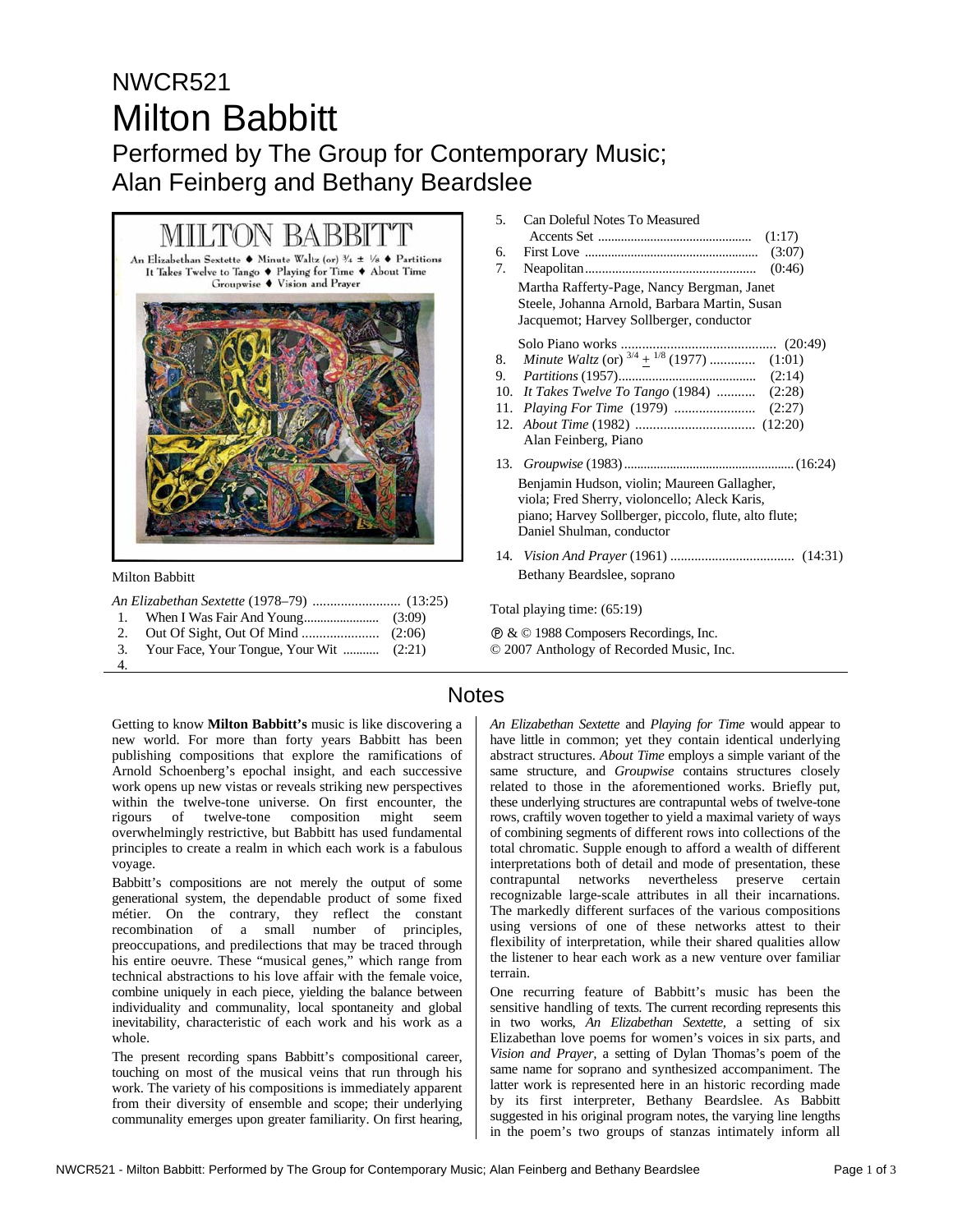aspects of the piece, in all musical dimensions, from its details to its totality. Babbitt's appreciation of the wit and word-play in the texts of the former work is intimated by his sly setting of the line, "All is Heav'n that you behold, and all your thoughts are blessed" at the unique unaccompanied appearance of a row in the composition's contrapuntal web.

The central group of the piano works traces another recurring strand through Babbitt's output. Both the *Minute Waltz* and *It Takes Twelve to Tango* are his contributions to collections of waltzes and tangos by a number of composers, the former instigated by Robert Helps, and the latter by Yvar Mikhashoff. *Partitions,* the earliest composition here, contains the seeds of many of Babbitt's later developments, despite its brevity. *Playing for Time* and *About Time* (the later written for Alan Feinberg), along with a third composition, *Overtime,* alas not ready at the time of this recording, together form the work *Time Series,* but may be played separately. Each work treats the same material in strikingly different ways. As with all of Babbitt's piano music, these pieces are a celebration of virtuosity and plasticity of touch.

*Groupwise* (dedicated to Harvey Sollberger and The Group for Contemporary Music), a chamber concerto for flute doubling alto flute and piccolo, accompanied by piano and string trio, represents Babbitt's most recent advances in twelve-tone composition; yet readily affords a glimpse of one of his most fundamental precepts, the unique employment of each of all possible combinations of elements of some musical domain. This abstract principle is manifested in a bewildering variety of ways throughout all of Babbitt's music, affecting everything from the smallest details to large-scale form, in all dimensions, including pitch, rhythm, register, and scoring. Its embodiment in Babbitt's large-scale formal patterns frequently provides the readiest entry to his works.

In *Groupwise,* the soloist plays almost continuously, with only two extended breaks. The accompaniment weaves together music from four different ensembles drawn from the remaining instruments. The individual ensembles are the piano, the string trio, and the duos of violin and viola, and viola and cello. The string ensembles further distinguish themselves by their exclusive use of different instrument registers. Thus the cello's duo, heard at the close of the work, employs only the higher notes of the cello along with the lowest notes of the viola, while the other duo uses the viola's middle range to separate the violin's highest and lowest registers. The trio ensemble uses the remaining available registers of the three instruments. The fifteen sections of the composition each use one of the fifteen possible combinations from the one to four different accompanying ensembles. The consistent distinction of registers among the string ensembles allows the listener to readily distinguish between the passage accompanied by the string trio ensemble alone, and the passages whose string trio music derives from combinations of the duos with each other of the trio ensemble.

Similar patterns underlie a number of Babbitt's compositions, from the early *Composition for Four Instruments* (1947) to the recent massive Piano Concerto (1985) (written for and subsequently recorded by Alan Feinberg). But just as these similarities provide a family resemblance, so each work asserts its own identity through its particular manifestation of the various combinations of ensembles and their embodiment of the underlying contrapuntal networks. In these and similar ways Babbitt has maintained throughout his career a balance between diversity and similarity based on a careful distinction between underlying principles and their particular ramifications, and so, within the abstract universe of twelvetone relations, has created a music that is fundamentally and rewardingly human.

#### —*Andrew Mead*

*Andrew Mead, a composer, is currently writing a book about the music of Milton Babbitt.* 

Other recordings of Milton Babbitt's music on CRI include:

SD-499 *Paraphrases* (1979); SD-461*Three Compositions for Piano* (1947-8); SD-446 *Composition for Viola and Piano* (1950).

**Alan Feinberg** has been called the "Callas of contemporarymusic pianists" by *New Yorker* critic Andrew Porter. His numerous performances across the U.S. and Europe have garnered him unanimous acclaim. Feinberg is a noted performer of Babbitt's music and has premiered several of his works including the Grammy-nominated Piano Concerto. Feinberg was the first American pianist to be invited by the Union of Soviet Composers to give premieres by American composers in Leningrad and Moscow.

**Bethany Beardslee** was born in the mid-west and made the acquaintance of Milton Babbitt in 1950, when she was a student at Juilliard. She began singing his music then and, over the years, has premiered some of his most significant works. She presently teaches and lives in New York City and London.

**The Group for Contemporary Music** is one of the oldest and most distinguished new music ensembles in the United Slates. Founded in 1962 by Charles Wuorinen and Harvey Sollberger, who have remained its co-artistic directors, The Group is dedicated to presenting first-rate performances of contemporary repertoire. As part of its continuing mission, the Group performs, commissions, and records important new works and, over the years, has been responsible for developing a new generation of performers of the highest musical caliber.